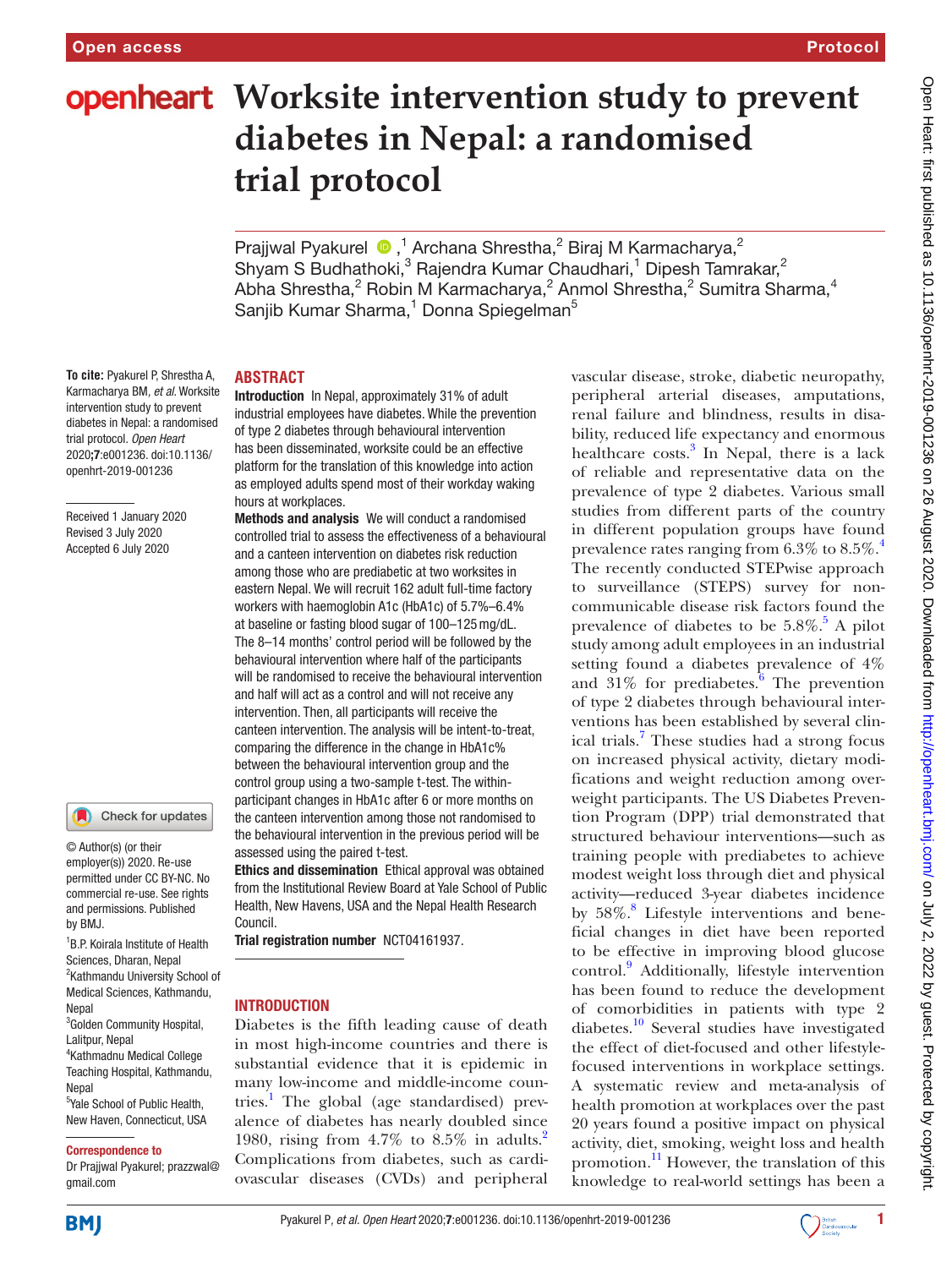challenge. Worksites could be an effective platform for translating this knowledge into action because employed adults spend most of their workday waking hours at workplaces.[12](#page-6-11) Workplaces have additional advantages because of the convenience reaching people; social support; existing formal and informal communication networks; and possible corporate behaviour network.<sup>[12 13](#page-6-11)</sup> Studies have shown a positive impact of diabetes prevention at the worksite and other settings. $1415$ 

In 2013, we conducted a survey of cardiovascular disease risk factors among employees of a wire factory in eastern Nepal. The study showed that about a third of the employees were prediabetic and 4% had diabetes.<sup>6</sup> We established an ongoing worksite screening and preventive cardiovascular disease care programme in this wire industry and a textile factory in January 2016. Furthermore, we conducted a qualitative study to understand willingness, facilitators and barriers for the promotion of healthier eating in the industry cafeterias.<sup>[16](#page-7-1)</sup> Building on this groundwork, we propose a pre–post trial to (1) measure the effectiveness of an individual-level behavioural education on diabetes risk reduction by comparing the change in haemoglobin A1c  $(HbA1c)\%$  of participants 6months after the beginning of the behavioural intervention with the change over 8–14 months of a preliminary control period and (2) to measure the effectiveness of an environmental-level cafeteria intervention on the risk of diabetes prevention by comparing participants' change in HbA1c% after 6months of canteen intervention with those not randomised to the behavioural intervention in the previous period.

## IMPACT OF THE RESEARCH

The prevalence of diabetes is increasing in low-income and middle-income countries. Diabetes was the leading cause of loss in DisabilityAdjusted Life Years (DALYs) and had a higher percentage change from 2007 to 2017 in Nepal for communicable, maternal, neonatal and nutritional diseases, non-communicable diseases and injuries. Hence, it is of utmost importance to prevent diabetes and its complications. Worksites could be an effective platform for the translation of this knowledge into action as employed adults spend most of their workday waking hours at workplaces. To our knowledge, this is one of the biggest multicentre trials for diabetes prevention in Nepal. Hence, the results of our study could be used by policy-makers to develop appropriate, context-specific guidelines for diabetes prevention in the country.

## METHODS AND ANALYSIS

## Study design

We will conduct a two-phase trial. In the first phase, we will undertake a randomised controlled trial to measure the effectiveness of an individual-level behavioural intervention to reduce diabetes risk factors. The change in HbA1c, a marker of diabetes, will be compared for those randomised to behavioural intervention with those not

randomised to behavioural intervention over the same time period. In the second step, we will conduct a pre– post intervention to measure the effectiveness of an environmental-level cafeteria intervention. The changes in HbA1c over canteen intervention will be compared with those not randomised to the behavioural intervention in the previous period ([figure](#page-2-0) 1).

## Study setting

The interventions will be conducted at two worksites: (a) Hulas Wire Industry and (b) Pragati Textile Industry, both located in the Sunsari-Morang industrial corridor of eastern Nepal. We selected these two sites because of their interest in research, the dedication of the management team to the canteen, the willingness of the management to commit workers' time in research without impairing pay cut and for the provision of office space for the research team. They are also excellent settings because of (a) the high prevalence of prediabetes, $6$  (b) there has not been any intervention at the national or local level to address the burden of prediabetes and diabetes in such settings; and (c) opportunity to engage low socioeconomic status participants who work in these settings.

## Inclusion criteria

Full-time employees of the Hulas Wire and Pragati Textile companies aged 18 years or above with HbA1c of 5.7%– 6.4% at baseline and/or fasting blood sugar (FBS) of 100–125mg/dL will be enrolled in the study.

## Exclusion criteria

Pregnant women, hypertensive and diabetic patients on medication will be excluded from the study.

## Sample size and power

The study sample includes all the permanent industrial workers in the Hulas Wire and Pragati Textile industry of eastern Nepal. There are 765 permanent workers at these worksites. We expect 500 of them will participate in the screening [\(table](#page-2-1) 1) . Based on our previous survey in the same industry,<sup>[6](#page-6-5)</sup> we expect 153 (30.5%) to be prediabetic (HbA1c between 5.7% and 6.4%) and be invited in the study. The SD of the difference in HbA1c% after a 6-month intervention in another worksite setting was 1.75% with a mean of  $-0.87\%$ .<sup>[15](#page-7-2)</sup> Assuming no change in the comparison group, a similar SD and sample size of 153 participants, using a two-sample t-test for the difference between two within-group changes, the minimum detectable differences at 80% power and 5% level of significance are expected to be −0.91% for behaviour intervention and −0.72% for cafeteria intervention.

## Screening

We will screen all consenting employees at these workplaces.

#### Baseline assessment

At baseline, research assistants (RAs) will administer a standardised questionnaire to record the age, sex,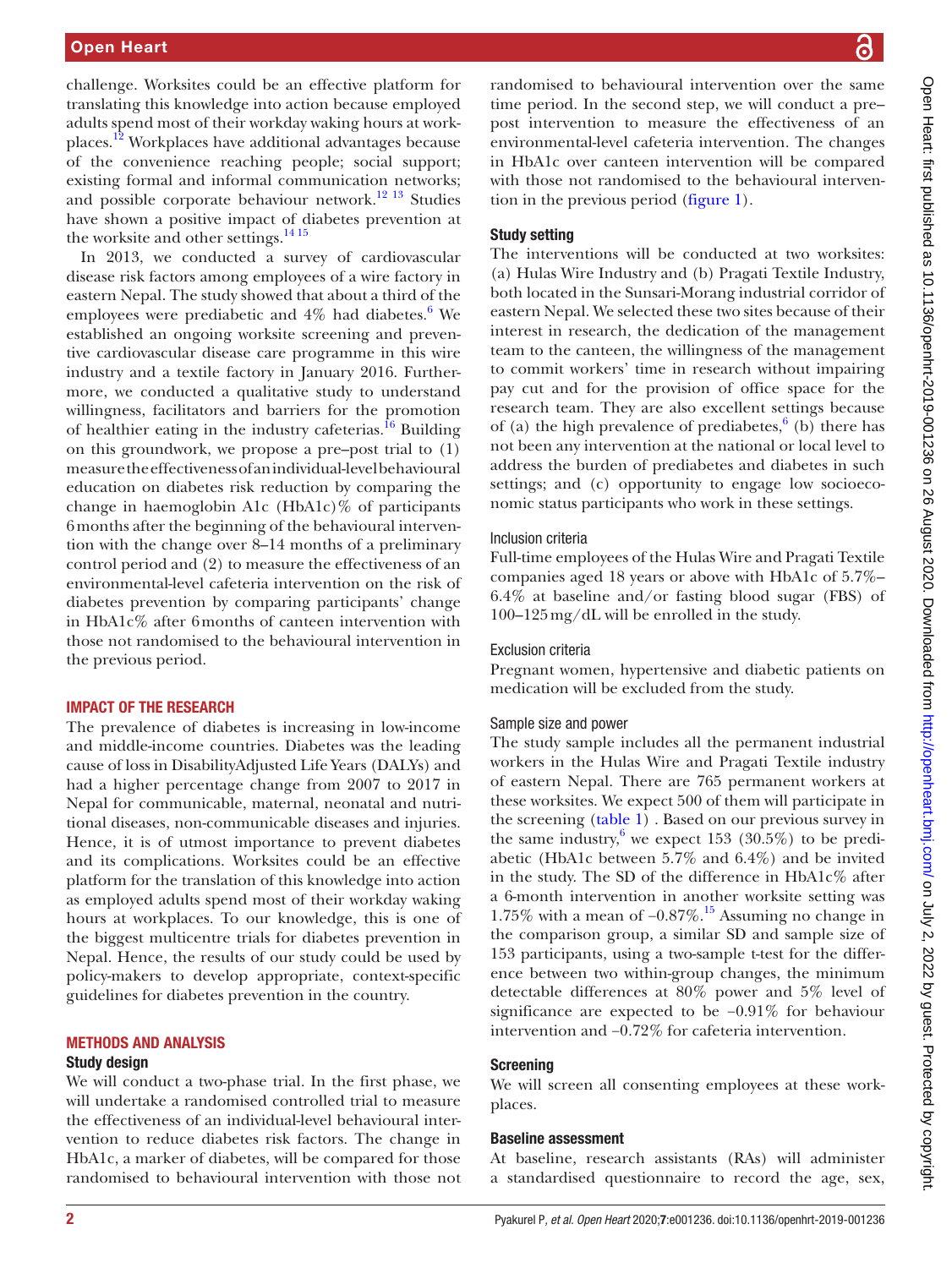

Figure 1 Study design, worksite intervention study. HbA1c, haemoglobin A1c.

education, income, marital status, family history of CVD, smoking, drinking and physical activity of the participants using Open Data Kit software.<sup>17</sup> We will use the Global Physical Activity Questionnaire, $^{18}$  to measure physical activity. The metabolic equivalent of task (MET) minutes per week will be calculated from the Global Physical Activity Questionnaire.

# <span id="page-2-0"></span>24-hour dietary recall

We will assess the dietary intake of the participants with 24-hour dietary recalls. We will conduct two structured interviews to record detailed information about foods and beverages consumed by the participants in the past 24hours. Each questionnaire will take approximately half

<span id="page-2-1"></span>

| Data collection schedule for the worksite intervention study to prevent diabetes in Nepal<br>Table 1                                             |                      |                                |                                    |                               |                              |
|--------------------------------------------------------------------------------------------------------------------------------------------------|----------------------|--------------------------------|------------------------------------|-------------------------------|------------------------------|
|                                                                                                                                                  | Screening<br>month 1 | <b>Baseline</b><br>month $1-2$ | <b>First follow-up</b><br>6 months | Second follow-up<br>12 months | Third follow-up<br>18 months |
| Screening (age, sex, family history of diabetes,<br>occupational characteristics, physical measurements<br>(height, weight, waist circumference) | X                    |                                |                                    |                               |                              |
| Demographics (age, sex, education, marital status)                                                                                               |                      | Χ                              |                                    |                               |                              |
| Lifestyle (smoking, drinking, physical activity)                                                                                                 |                      | X                              | X                                  | X                             | X                            |
| Diet (24-hour dietary recall)                                                                                                                    |                      | χ                              | χ                                  | χ                             | χ                            |
| Physical measurement (height, weight, waist<br>circumference)                                                                                    |                      | X                              | X                                  | X                             | X                            |
| <b>Blood pressure</b>                                                                                                                            |                      | χ                              | X                                  | X                             | χ                            |
| Biochemical measurement (HbA1c, fasting glucose,<br>HDL, LDL, total cholesterol, triglycerides)                                                  |                      | X                              | X                                  | X                             | $\mathsf{X}$                 |

HDL, high-density lipoprotein; LDL, low-density lipoprotein.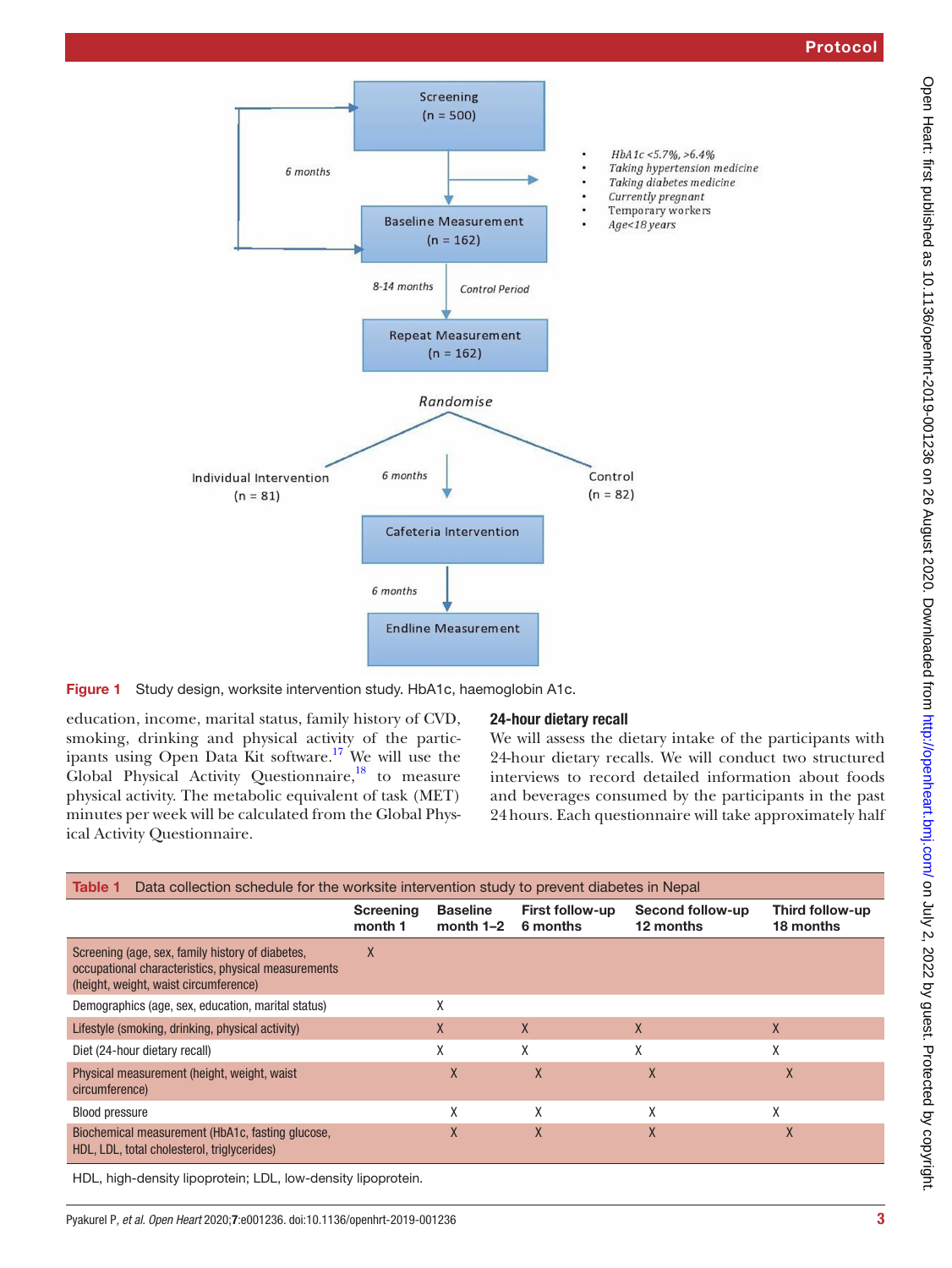<span id="page-3-0"></span>

| Table 2 Canteen intervention in the industrial sector of eastern Nepal |                                                                                                                                                                                                                                                                                                                                                                                                                                                                                                                                                                                                                                                                                                                                                                                                                                                                                   |  |
|------------------------------------------------------------------------|-----------------------------------------------------------------------------------------------------------------------------------------------------------------------------------------------------------------------------------------------------------------------------------------------------------------------------------------------------------------------------------------------------------------------------------------------------------------------------------------------------------------------------------------------------------------------------------------------------------------------------------------------------------------------------------------------------------------------------------------------------------------------------------------------------------------------------------------------------------------------------------|--|
| <b>Components</b>                                                      | <b>Activities</b>                                                                                                                                                                                                                                                                                                                                                                                                                                                                                                                                                                                                                                                                                                                                                                                                                                                                 |  |
| Strengthen canteen<br>management                                       | $\triangleright$ Formation of canteen intervention team (CIT) including industry managers, administrative department, union leaders,<br>canteen operators, security personnel investigator, research assistants, nutritionist<br>Training will be conducted for the CIT on a healthy diet; taking note of local context<br>Monthly meetings with CIT will be organised to monitor the intervention and discuss the challenges and barriers for effective<br>implementation and strategies for resolving them                                                                                                                                                                                                                                                                                                                                                                      |  |
| Capacity building of cafeteria<br>employee                             | ► Capacity assessment of the cafeteria employee will be undertaken to identify the strengths and weakness, form strategies<br>for addressing weakness and educate them on diabetes, hypertension and other cardiovascular disease prevention<br>strategies through healthy eating<br>► Cooking classes will beconducted for canteen staff to promote healthy cooking practices in the canteen. We will gradually<br>promote healthy eating practices by developing and understanding workers food-related preferences, attitudes and<br>behaviours of people considering the local context<br>A team for weekly monitoring and evaluation of the cooking practices at the canteen will be formed                                                                                                                                                                                  |  |
| Food modification in the<br>canteen                                    | ► Healthy foods will replace unhealthy foods with context-specific culturally appropriate interventions<br>Some interventions to be developed are:<br>Replacing white rice with brown rice. Mixing brown rice with 50% white rice. We will consider adding older grains such as<br>millet, finger millet and sorghum in addition to or instead of the brown rice<br>► Decreasing the amount of sugar in tea and adding cinnamon and/or ginger and lemon. We will promote lemon tea<br>Fresh fruits and vegetables will be introduced<br>The salt content in cooked vegetables and pulses will be lowered and we will encourage the use of onion, garlic and herbs to<br>add flavour<br>Eess use of oil and the use of healthier locally available monosaturated and polyunsaturated oils will be encouraged<br>$\blacktriangleright$ High sugary drinks will be replaced by water |  |
| Information Education and<br>Communication (IEC)                       | $\triangleright$ A formal programme launch event will kick off the canteen intervention<br>The IEC package will consist of poster displays, pamphlets, healthy food presentation and group discussions<br>All the labour workers, administrative staffs, union leaders, section chief and executives will be invited to attend a brief half-<br>hour session on healthy eating and healthy food choices in the canteen                                                                                                                                                                                                                                                                                                                                                                                                                                                            |  |

an hour to complete. We will record the participants' ID, date and day of interview along with activities conducted from wake up to the sleep time before inquiring about food consumption in the last 24hours. We will record the time, place, food items, brand name/cooking methods, quantity and additional remarks during 24-hour dietary recall interviews. We will use a visual aid developed for the local context in the form of a show card to ascertain the exact consumption of food and beverages by the participants.<sup>19</sup>

## Anthropometric measurements Weight

Weight will be measured using a portable crown digital scale and recorded nearest as 0.1kg. The scale will be placed on a flat surface and the participants will be asked to step on the scale barefoot with minimal clothing, without holding anything. The scale will be validated on a daily basis with known weights.<sup>20</sup>

# Standing height

Height will be measured in centimetres. Standing height will be measured with the participants standing upright. Heels will be slightly separated touching the wall and the weight borne evenly on both feet. Heels, buttocks and scapulae will be brought in contact with a wall. The head will be positioned so that the participants will look straight ahead with a line of sight and chin parallel to the floor. The ruler will be kept firmly over the head to compress the hair. The height will then be recorded.<sup>21</sup>

# Waist circumference

Waist circumference will be measured by placing the measuring tension tape midpoint between the lower margin of the last palpable rib and the top of the iliac crest. The participants will be asked to stand with their arms at the sides, feet positioned closed together and weight evenly distributed across the feet. $^{22}$  $^{22}$  $^{22}$ 

# Hip circumference

Hip circumference will be measured at the maximum circumference over the buttocks. The subject will be asked to stand with their arms at sides, feet positioned closely together and their weight evenly distributed across the feet. Hip circumference will be then measured at the end of a normal expiration.<sup>22</sup>

# Laboratory measurement

Blood samples will be collected and analysed for HbA1c, fasting glucose, total cholesterol, triglycerides, highdensity lipoprotein (HDL) cholesterol and low-density lipoprotein (LDL) cholesterol at the clinical laboratory of a nearby tertiary care hospital, B.P. Koirala Institute of Health Sciences, Dharan, Nepal, where good clinical laboratory practices have been established. This laboratory is participating in an external quality assurance scheme of Christian Medical College, Vellore, India for the last 10 years. It is accredited by the National Accreditation Board for Testing and Calibration Laboratories, India. All of the laboratory procedures will be conducted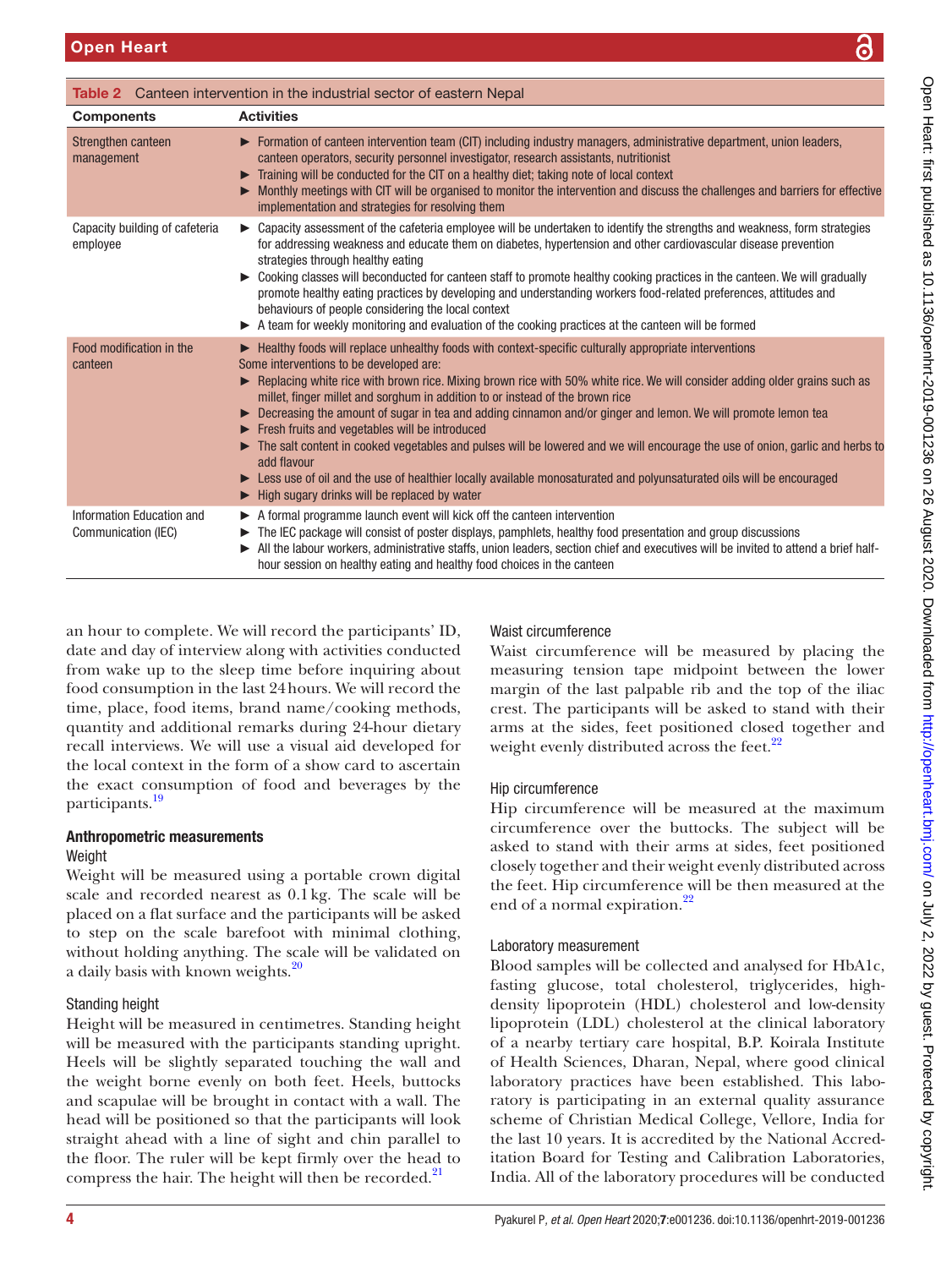Protocol

<span id="page-4-0"></span>

| <b>Table 3</b> Demographic characteristics of enrolled |
|--------------------------------------------------------|
| participants (n=162)                                   |

| <b>Characteristics</b>               | Frequency | <b>Percent</b> |
|--------------------------------------|-----------|----------------|
| Age (years) (mean (SD)               | 40.4(9.7) |                |
| Gender                               |           |                |
| <b>Male</b>                          | 162       | 100            |
| Ethnicity                            |           |                |
| Terai Janjati                        | 87        | 54             |
| Madhesi                              | 39        | 24             |
| <b>Brahmin/Chettri</b>               | 28        | 17             |
| <b>Others</b>                        | 08        |                |
| <b>Marital status</b>                |           |                |
| Married                              | 140       | 87             |
| Not married                          | 20        | 12             |
| <b>Others</b>                        | 02        | 1              |
| Religion                             |           |                |
| Hindu                                | 162       | 100            |
| Education                            |           |                |
| Less than high school                | 140       | 86             |
| <b>High School or more</b>           | 22        | 14             |
| Years of formal education, mean (SD) | 9.2(3.8)  |                |

in the Biochemistry Department of B.P. Koirala Institute of Health Sciences, Dharan, Nepal. Blood samples for fasting glucose will be collected in 3mL sodium fluoride and potassium oxalate vials. Blood samples for assessment of HbA1c and lipid profile will be collected in 3mL EDTA and plain vials, respectively. The site principal investigator will ask the participants to fast for 8–10hours 1day before blood sample collection. The RAs will meet participants in person and will inform them of the date, time and location for blood sample collection. Those who miss the initial appointment will be reminded three times before withdrawing from the study.

To collect the blood specimens, the participants will be asked to sit comfortably in a chair and their arms hyperextended. A tourniquet will be placed just above the puncture site to expose the vein. An alcohol swap will be conducted in a circular manner beginning at the site and working outward. The needle will be inserted in a vein at a 15–30 degree angle with the surface of the arm. Blood samples will be collected using the appropriate blood collection tubes.

HbA1c will be measured using the turbidimetric inhibition immunoassay in haemolysed whole-blood fasting glucose by the hexokinase method, $^{23}$  $^{23}$  $^{23}$  total cholesterol will be measured by cholesterol oxidase and peroxidase method, $24$  triglycerides by the glycerol-3 phosphate oxidase peroxidase method, $^{25}$  $^{25}$  $^{25}$  LDL by the homogeneous enzymatic colorimetric method,<sup>[26](#page-7-12)</sup> and HDL by the homogeneous enzymatic colorimetric method.<sup>27</sup> All the parameters will be measured in a Cobas c311, Roche/Hitachi autoanalyser.

| Table 4 CVD risk factors of enrolled participants at<br>baseline (n=162) |                  |         |
|--------------------------------------------------------------------------|------------------|---------|
| <b>Characteristics</b>                                                   | <b>Frequency</b> | Percent |
| Smoking                                                                  |                  |         |
| Never                                                                    | 126              | 78      |
| <b>Former</b>                                                            | 16               | 10      |
| Current                                                                  | 20               | 12      |
| Number of pack year for former and current smoker (n=49)                 |                  |         |
| <5 pack year                                                             | 40               | 82      |
| $\geq$ 5 pack year                                                       | 09               | 18      |
| Ever had alcohol                                                         |                  |         |
| <b>No</b>                                                                | 65               | 40      |
| Yes                                                                      | 97               | 60      |
| Alcohol intake, drinks per day among<br>ever drinkers $(n=68)$           |                  |         |
| 1 drink/day                                                              | 06               | 6       |
| 2 drinks/day                                                             | 21               | 22      |
| 3 drinks/day                                                             | 06               | 6       |
| >3 drinks/day                                                            | 64               | 66      |
| Total physical activity (n=138)                                          |                  |         |
| Low (<600 MET min/week)                                                  | 80               | 58      |
| High $(≥600$ MET min/week)                                               | 58               | 42      |
| Body mass index $(kg/m^2)$                                               |                  |         |
| Underweight <18.5                                                        | 06               | 4       |
| Normal 18.5-24.9                                                         | 85               | 52      |
| Overweight 25-29.9                                                       | 62               | 38      |
| Obese $\geq 30$                                                          | 09               | 6       |
| Mean (SD)                                                                | 24.2 (3.9)       |         |
| Hypertension (mm Hg)                                                     |                  |         |
| Normal <120/<80                                                          | 51               | 31      |
| Prehypertension 120-139/80-89                                            | 63               | 39      |
| Hypertension $\geq$ 140/ $\geq$ 90                                       | 48               | 30      |
| Systolic blood pressure, mean (SD)                                       | 127.9 (17.2)     |         |
| Diastolic blood pressure, mean (SD)                                      | 81.7 (12.6)      |         |

CVD, cardiovascular disease.

# Control period

The waiting period will be of 8–14 months before implementing any intervention. No contact will be made with the participants during the control period. The minimum time for the control period was 6 months to allow for sufficient time to detect a change in HbA1c. However, for practical reasons involved with rolling out the screening and recruitment at two study sites, we needed to extend the control period to 8–14 months.

## Randomisation

Participants will be randomised into two groups. Half of the participants will receive behavioural intervention and half serve as a control and will not receive the behavioural intervention. Each participant will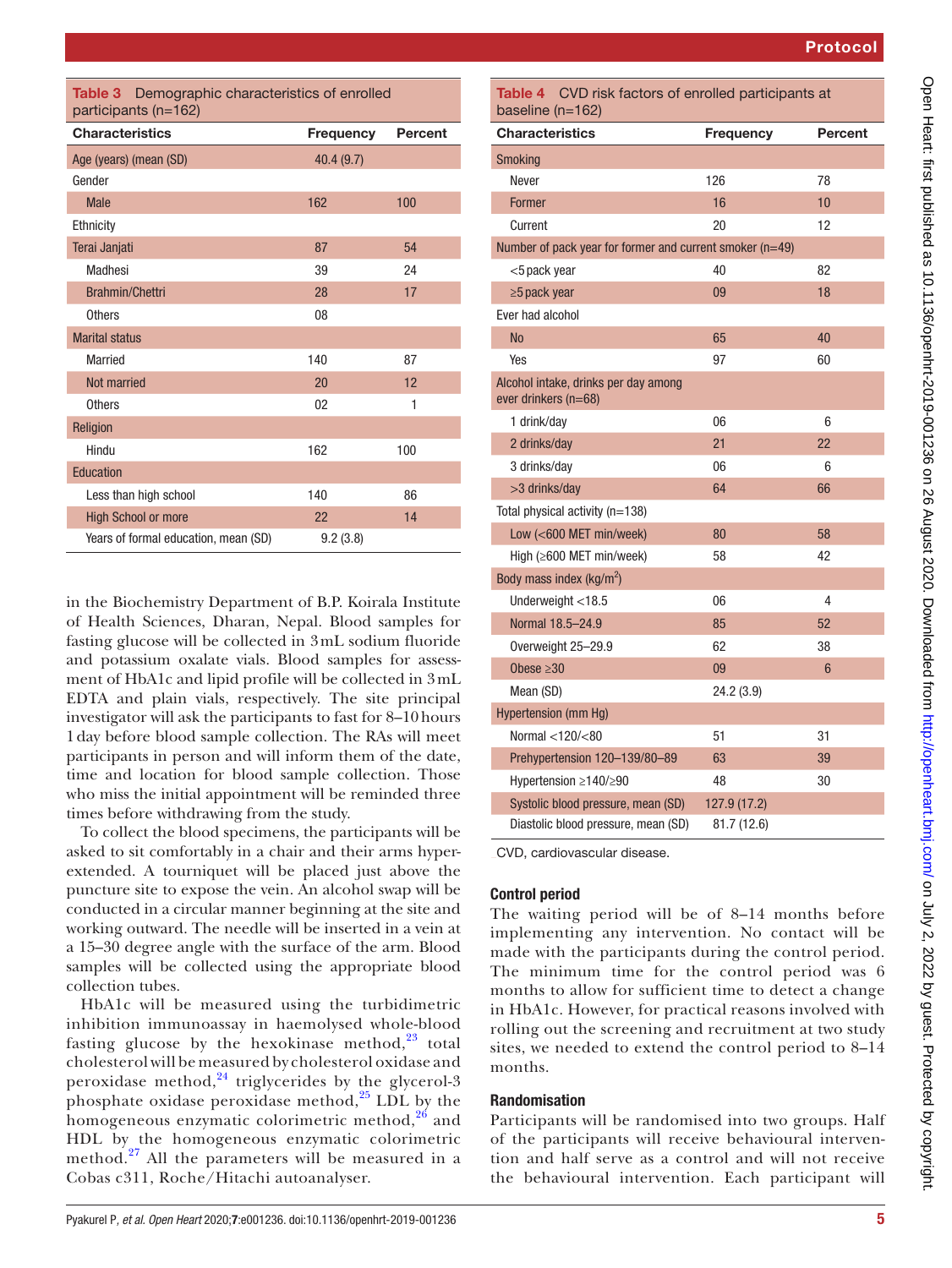| Table 5<br>CVD biomarkers of enrolled participants at<br>baseline (n=162) |                  |                |  |
|---------------------------------------------------------------------------|------------------|----------------|--|
| <b>Characteristics</b>                                                    | <b>Frequency</b> | <b>Percent</b> |  |
| HbA1c%                                                                    |                  |                |  |
| Prediabetic (5.7–6.4)                                                     | 145              | 100            |  |
| Mean (SD)                                                                 | 5.9(0.1)         |                |  |
| *Fasting blood sugar (mg/dL)                                              |                  |                |  |
| Prediabetic 100-125.9                                                     | 17               | 100            |  |
| Mean (SD)                                                                 | 116.1(9.1)       |                |  |
| Total cholesterol (mg/dL) (n=145)                                         |                  |                |  |
| Normal $<$ 200                                                            | 87               | 63             |  |
| Borderline 200-239                                                        | 30               | 22             |  |
| High $\geq$ 240                                                           | 20               | 15             |  |
| <b>Missing</b>                                                            | 08               |                |  |
| Mean (SD)                                                                 | 191.1 (43.2)     |                |  |
| HDL (mg/dL)                                                               |                  |                |  |
| Desirable $\geq 40$                                                       | 84               | 61             |  |
| Low < 40                                                                  | 53               | 39             |  |
| Missing                                                                   | 08               |                |  |
| Mean (SD)                                                                 | 44.2 (12.0)      |                |  |
| $LDL$ (mg/dL)                                                             |                  |                |  |
| Desirable <100                                                            | 59               | 43             |  |
| Near desirable 100-129                                                    | 40               | 29             |  |
| Bordeline high 130-159                                                    | 27               | 20             |  |
| High 160-189                                                              | 08               | 6              |  |
| Very high $\geq$ 190                                                      | 03               | $\overline{2}$ |  |
| Missing                                                                   | 08               |                |  |
| Mean (SD)                                                                 | 109.4 (36.5)     |                |  |
| Triglycerides (mg/dL)                                                     |                  |                |  |
| Desirable $<$ 150                                                         | 70               | 51             |  |
| Bordeline high 150-199                                                    | 23               | 17             |  |
| High 200-499                                                              | 37               | 27             |  |
| Very high ≥500                                                            | 07               | 5              |  |
| <b>Missing</b>                                                            | 08               |                |  |
| Mean (SD)                                                                 | 194.5 (139.1)    |                |  |

\*Lipid profile not done for prediabetic diagnosed through FBS. CVD, cardiovascular disease; FBS, fasting blood sugar; HbA1c, haemoglobin A1c; HDL, high-density lipoprotein; LDL, lowdensity lipoprotein.

be assigned a numeric code. The codes will be given a random number using the STATA command runiform(), with set seed. The participants receiving a random number less than the median value of all the numbers will receive the behavioural intervention. However, no randomisation was done stratified by sex as there were no female workers at these sites.

# Behavioural intervention

The behavioural intervention will consist of a combination of the intensive education session, group counselling, goal setting and monitoring based on the DPP.<sup>28</sup> The

curriculum includes 24 sessions: 16 core sessions weekly during the first 4months of the programme followed by monthly maintenance sessions. Each class will last 1hour and will include: (a) 25min of scripted lectures on health topics by a health educator; (b) 25min of group-based activities, for example, role-playing exercises and group discussions; and (c) 10min of physical activity training. Topics to be covered include the importance of maintaining a healthy weight for diabetes prevention and maintaining healthy blood glucose levels, eating a healthy diet, increasing physical activity, overcoming barriers and building social support. At the start of each session, participants will be weighed in a private room to chart their progress. Participants will be given two study goals to achieve during the lifestyle classes, as following: DPP: increase physical activity to at least 150min per week of moderate-level activity and lose at least 7% of their baseline body weight through changes in diet and activity. In the community, there are open spaces for walking, running and playing games such as football and volley. For those who can afford, there are gymnasiums and swimming pools to the locality. The behaviour intervention will be conducted during work hours without any cut in pay. Although there might be some social interactions between the intervention and non-intervention groups, we believe that the core elements of the behaviour intervention (intensive education session, group counselling, goal setting and monitoring, and 20min of physical exercise) will not be contaminated as these are tailored programme and cannot be shared with mere interaction. Additionally, it involves 20min of physical activity which the participants in the non-intervention group cannot inculcate easily.

# Canteen intervention

The canteen intervention will be developed after discussion with canteen operators at the different canteens in the industries and will consist of promoting healthy foods in the canteen by (1) improving the physical facility through enlarging the dining space, increasing the dining space, improving cleanliness and remodelling the kitchen area for the addition of fruit corner; (2) increasing access to healthy foods by adding a salad and fruit corner, whole grains products, low-fat dairy and reducing the sugar, salt, trans-fat and junk food reduction; (3) providing information, education and communication; healthy food options will be displayed in the form of posters and/or paintings mounted in the canteen walls; (4) changing food price: increases in the price of unhealthy foods; decreases in the price of healthy food; (5) training of cafeteria staffs on hygiene, healthy foods options and healthy cooking methods; (6) replacing white rice with brown rice [\(table](#page-3-0) 2).

# Follow up

Blood samples will be collected and analysed for HbA1c, fasting glucose and lipid profile (HDL, LDL, total cholesterol and triglycerides). We will readminister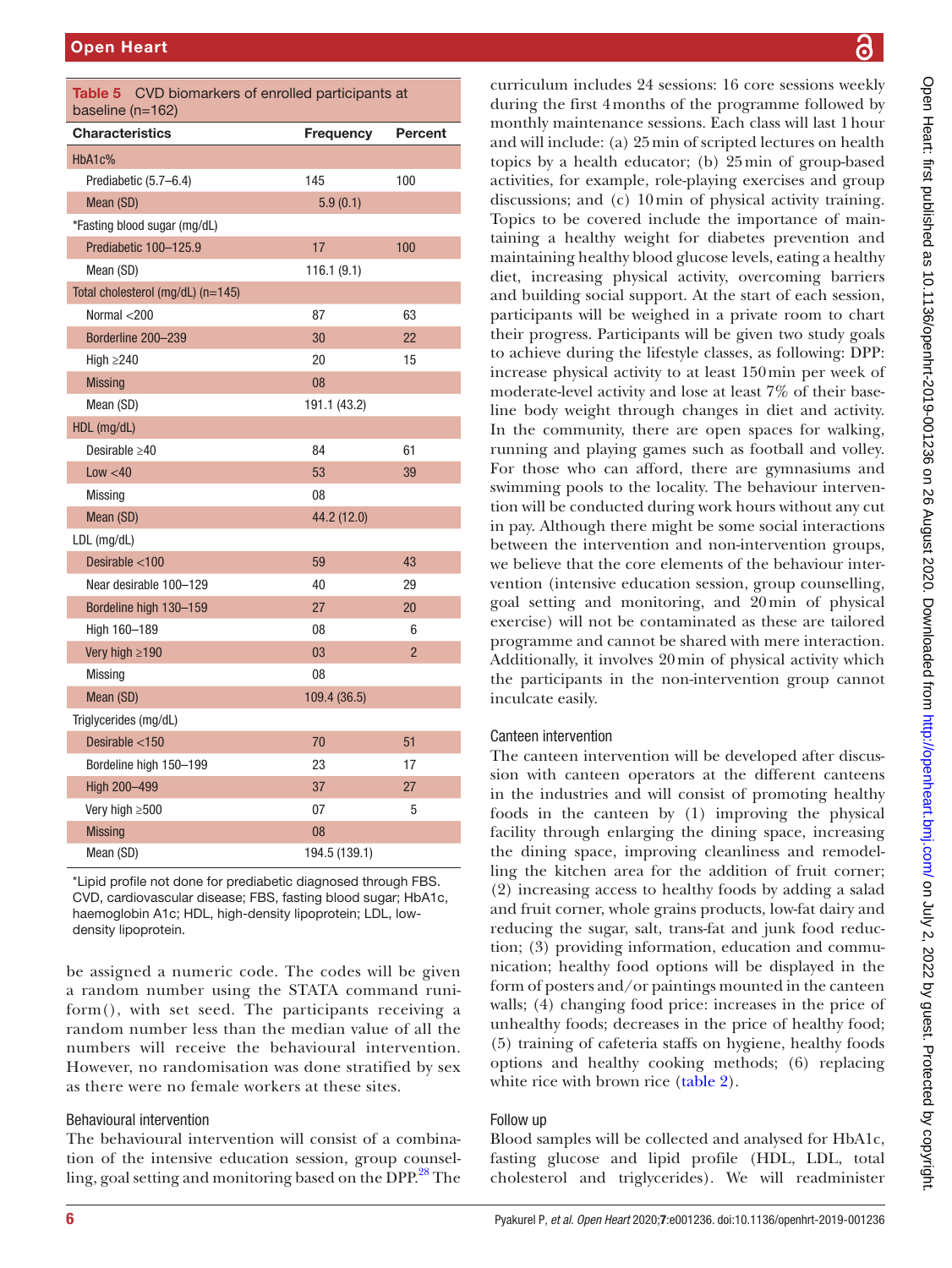the questionnaires to assess physical activity and usual diet. Additionally, we will measure height, weight, waist circumference and blood pressure. The first follow-up will be conducted after 6 months of the first baseline survey, the second follow-up after 6 months of the start of behavioural intervention and the third follow-up after 6 months after the start of canteen intervention.

## Primary and secondary outcomes

The primary outcome is the absolute change in HbA1c % and fasting blood glucose. The secondary outcome will be an absolute change in systolic and diastolic blood pressure and in lipids (HDL, LDL, total cholesterol and triglycerides).

## Data analysis

To assess the impact of the behavioural intervention on  $HbA1c\%$  and FBS, the primary analysis will be an intentto-treat comparison of the difference in the changes in HbA1c % and FBS between the behavioural intervention group and control group, using a two-sample t-test. To assess the effectiveness of the canteen intervention on changes in HbA1c and FBS over the canteen intervention period, a paired t-test will be used among those not randomised to the behavioural intervention in the previous period. Further analyses will adjust for confounding by and assess effect modification by these variables. All the analysis will be conducted using STATA version 13. In secondary analyses, the same approach will be repeated for lipids, blood pressure, physical activity and diet. Causal mediation analysis will be conducted to quantify the extent to which any changes in health outcomes observed were mediated by changes in physical activity, diet and weight loss.

# Ethics and dissemination

Ethical clearance has been obtained from the Institutional Review Board at the Yale School of Public Health, New Haven, USA and the Ethical Review Committee of the Nepal Health Research Council. Written informed consent will be obtained from the participants before data collection. Data safety and monitoring board will evaluate the safety, study conduct, scientific validity and integrity of the trial. The results of this study will be disseminated by presenting at various national and international academic forums and publications in peerreviewed scientific journals.

# Characteristics of the study population

The mean age±SD of the participants were 40.4±9.7 years. All were male individuals. The most common ethnicity was Terai Janjati (53.7%). Only 13.6% of the participants had a high school education. Current smokers comprised 12.3% of the study participants, whereas 66% consumed >3 drinks/week. 42% of the participants had high MET minutes/week and 5.6% were obese. Hypertension was seen in 29.6% of the participants. High cholesterol, very high LDL and very high triglycerides were found in 14.6%, 2.2% and 5.1% of the participants, respectively.

Low HDL was found in 38.7% of the participants. The overall assessment of the baseline characteristics of participants showed increased risk factors for diabetes [\(tables](#page-4-0) 3–5).

Twitter Sanjib Kumar Sharma [@sanjibks1969](https://twitter.com/sanjibks1969)

Contributors PP, ArS, SKS, BMK and DS contributed substantially to the conception and design of this project. PP, SSB and DT contributed to refining the data collection tools. RKC contributed to the design of the laboratory procedures. AbS, PP and ArS contributed to the formative study. DS, ArS contributed to designing the statistical framework. RMK, AnS and SS refined the manuscript in the initial stage. All authors contributed to final refining and approval of the manuscript.

Funding This study was funded by NIH Director's Pioneer Award (award no: 5DP1ES02545903) and the Bernard Lown Scholar in Cardiovascular Health Program (award no: BLSCHP-1603).

Competing interests None declared.

Patient consent for publication Obtained.

Provenance and peer review Not commissioned; externally peer reviewed.

Data availability statement Data are available upon reasonable request. Data will be available on reasonable request.

Open access This is an open access article distributed in accordance with the Creative Commons Attribution Non Commercial (CC BY-NC 4.0) license, which permits others to distribute, remix, adapt, build upon this work non-commercially, and license their derivative works on different terms, provided the original work is properly cited, appropriate credit is given, any changes made indicated, and the use is non-commercial. See: [http://creativecommons.org/licenses/by-nc/4.0/.](http://creativecommons.org/licenses/by-nc/4.0/)

#### ORCID iD

Prajjwal Pyakurel <http://orcid.org/0000-0001-5860-9482>

## **REFERENCES**

- <span id="page-6-0"></span>1 World Health Organization. Global status report on noncommunicable diseases, 2014. Available: [https://apps.who.](https://apps.who.int/iris/bitstream/handle/10665/148114/9789241564854_eng.pdf;jsessionid=05EF28AF84611DB4DC473E4AC6497DFF?sequence=1) [int/iris/bitstream/handle/10665/148114/9789241564854\\_eng.pdf;](https://apps.who.int/iris/bitstream/handle/10665/148114/9789241564854_eng.pdf;jsessionid=05EF28AF84611DB4DC473E4AC6497DFF?sequence=1) [jsessionid=05EF28AF84611DB4DC473E4AC6497DFF?sequence=1](https://apps.who.int/iris/bitstream/handle/10665/148114/9789241564854_eng.pdf;jsessionid=05EF28AF84611DB4DC473E4AC6497DFF?sequence=1)  [Accessed 10 May 2020].
- <span id="page-6-1"></span>2 World Health Organization. Global report on diabetes, 2020. Available: [https://apps.who.int/iris/bitstream/handle/10665/204871/](https://apps.who.int/iris/bitstream/handle/10665/204871/9789241565257_eng.pdf?sequence=1) [9789241565257\\_eng.pdf?sequence=1](https://apps.who.int/iris/bitstream/handle/10665/204871/9789241565257_eng.pdf?sequence=1) [Accessed 10 May 2020].
- <span id="page-6-2"></span>3 International Diabetes Federation. *IDF diabetes atlas*. 9th edn, 2019. [https://www.diabetesatlas.org/upload/resources/material/20200302\\_](https://www.diabetesatlas.org/upload/resources/material/20200302_133351_IDFATLAS9e-final-web.pdf) [133351\\_IDFATLAS9e-final-web.pdf](https://www.diabetesatlas.org/upload/resources/material/20200302_133351_IDFATLAS9e-final-web.pdf)
- <span id="page-6-3"></span>4 Gyawali B, Sharma R, Neupane D, *et al*. Prevalence of type 2 diabetes in Nepal: a systematic review and meta-analysis from 2000 to 2014. *[Glob Health Action](http://dx.doi.org/10.3402/gha.v8.29088)* 2015;8:29088–13.
- <span id="page-6-4"></span>5 Nepal Health Research Council. Nepal-non communicable disease risk factors steps survey 2019 fact sheet. Available: [http://nhrc.gov.](http://nhrc.gov.np/wp-content/uploads/2019/11/National-Factsheet-English-1.pdf) [np/wp-content/uploads/2019/11/National-Factsheet-English-1.pdf](http://nhrc.gov.np/wp-content/uploads/2019/11/National-Factsheet-English-1.pdf) [Accessed 10 May 2020].
- <span id="page-6-5"></span>6 Pyakurel P, Karki P, Lamsal M, *et al*. Cardiovascular risk factors among industrial workers: a cross-sectional study from eastern Nepal. *[J Occup Med Toxicol](http://dx.doi.org/10.1186/s12995-016-0109-6)* 2016;11:25.
- <span id="page-6-6"></span>7 Tuomilehto J, Schwarz P, Lindström J. Long-term benefits from lifestyle interventions for type 2 diabetes prevention: time to expand the efforts. *[Diabetes Care](http://dx.doi.org/10.2337/dc11-s222)* 2011;34:S210–4.
- <span id="page-6-7"></span>8 Ali MK, Echouffo-Tcheugui J, Williamson DF. How effective were lifestyle interventions in real-world settings that were modeled on the diabetes prevention program? *[Health Aff](http://dx.doi.org/10.1377/hlthaff.2011.1009)* 2012;31:67–75.
- <span id="page-6-8"></span>9 Coughlin SS, Hatzigeorgiou C, Anglin J, *et al*. Healthy lifestyle intervention for adult clinic patients with type 2 diabetes mellitus. *[Diabetes Manag](http://www.ncbi.nlm.nih.gov/pubmed/http://www.ncbi.nlm.nih.gov/pubmed/28794802)* 2017;7:197–204.
- <span id="page-6-9"></span>10 Chen L, Pei J-H, Kuang J, *et al*. Effect of lifestyle intervention in patients with type 2 diabetes: a meta-analysis. *[Metabolism](http://dx.doi.org/10.1016/j.metabol.2014.10.018)* 2015;64:338–47.
- <span id="page-6-10"></span>11 Shrestha A, Karmacharya BM, Khudyakov P, *et al*. Dietary interventions to prevent and manage diabetes in worksite settings: a meta-analysis. *[J Occup Health](http://dx.doi.org/10.1539/joh.17-0121-RA)* 2018;60:31–45.
- <span id="page-6-11"></span>12 Shain M, Kramer DM. Health promotion in the workplace: framing the concept; reviewing the evidence. *[Occup Environ Med](http://dx.doi.org/10.1136/oem.2004.013193)* 2004;61:643–8.
- 13 O'Donnell MP. *Health promotion in the workplace*. Delmar Thomson Learning, 2001.